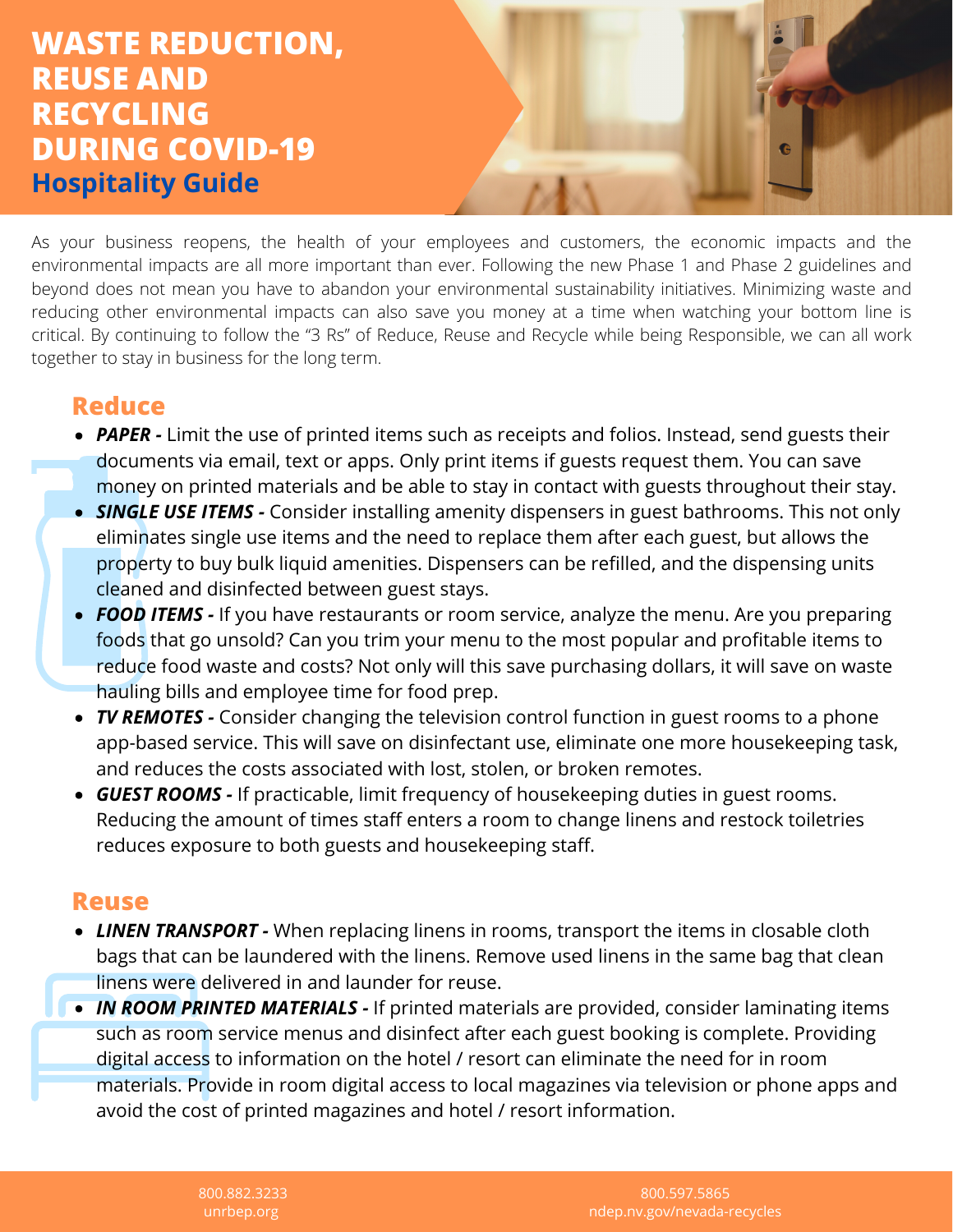• **FACE MASKS** - If providing staff with face coverings, consider purchasing washable, reusable face coverings. Many businesses are even printing them with their branding. You will reduce waste, save valuable PPE for health workers, and add a whimsical marketing touch. Offer these masks for sale in hotel gift shops for your loyal guests.

## **Recycle**

- *RECYCLABLES -* Continue to recycle! Your cardboard boxes and other recyclables are another company's raw materials for shipping and packaging. Ensuring that only clean and empty recycling goes into your bins can reduce your waste hauling costs and help recover valuable materials. If you do not already provide them, consider adding containers for guests to recycle in their rooms or designated areas.
- *NON-RECYCLABLES -* Used PPE cannot be recycled! **Keep plastic bags, masks, wipes and disposable gloves out of recycling bins!** These items contaminate the recycling and can undo all of your hard efforts to separate and recycle.
- *TRAINING* Consider adding a refresher on recycling when you train staff on new procedures. Make sure they know what can be recycled and what cannot. Follow the guidelines of your local recycling/waste hauler and only put the materials they accept into your recycling bins. **Do not bag your recyclables.**

### **Be Responsible**

Being environmentally responsible and sticking to sustainability initiatives can go hand in hand with your new ways of doing business. We can help you figure out ways to stay safe, stay in business and protect the environment! Contact BEP and/or Nevada Recycles today.

**Nevada Recycles** <https://ndep.nv.gov/nevada-recycles> **Nevada Business Environmental Program (BEP)** <http://www.unrbep.org/>

### **Resources**

- **EPA Video: Recycling During the Health Crisis**
- EPA Video: Don't Recycle Personal Protective Equipment
- [America Recycles](https://www.epa.gov/americarecycles)
- [Reduce, Reuse, Recycle](https://www.epa.gov/recycle)

### **Southern Nevada Health District**

[https://www.southernnevadahealthdistrict.org/coronavirus/guidance-to-reopen-businesses-and](https://www.southernnevadahealthdistrict.org/coronavirus/guidance-to-reopen-businesses-and-permitted-facilities/)permitted-facilities/

### **Nevada Division of Public & Behavioral Health**

[http://dpbh.nv.gov/Programs/OPHIE/dta/Hot\\_Topics/Coronavirus/](http://dpbh.nv.gov/Programs/OPHIE/dta/Hot_Topics/Coronavirus/)